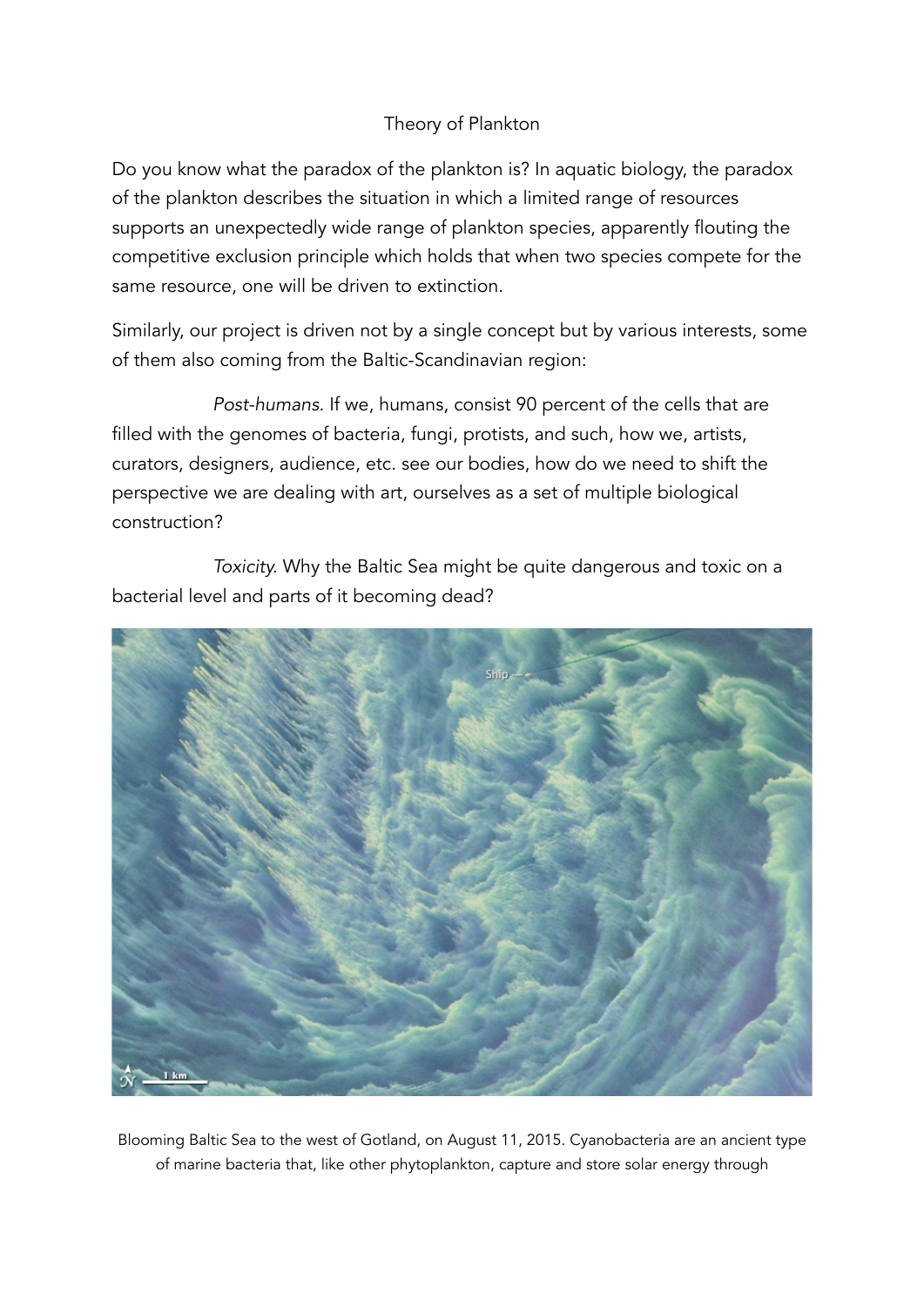photosynthesis. Some are toxic to humans and animals. Moreover, large blooms can cause an oxygen-depleted dead zone where other organisms cannot survive. Credit: NASA images.

*Unrepresented.* As philosophers from Object Oriented Ontology publicly complain, there is always something or someone being left unmentioned. Who represents recycled or flushed plastic bags in the Parliament of Things? Who represents the edited out letters from the screens of lover's mobile phones? Damaged voting ballots from the last elections? The bodies of never found immigrants at the bottom of the sea or in the nameless mass graves? Dead neurons of a corrupt political brain? The billions of neutrinos that move through us at every second? What represents a second? Lost seconds from stolen watches or all the hot sand in the dunes?

*The importance of becoming sensitive.* What does it mean that Latourian maxima "becoming sensitive," the one he uses to describe his idea of aesthetics? There is a chance Karen Barad explains it in her writing "Meeting the Universe Halfway":

"A delicate tissue of ethicality runs through the marrow of being. There is no getting away from ethics—mattering is an integral part of the ontology of the world in its dynamic presencing. Not even a moment exists on its own. […] We need to meet the universe halfway, to take responsibility for the role that we play in the world's differential becoming" (p. 396).

Or Vinciane Despret who argues that to have a body is to learn to be affected, meaning 'effectuated', moved, put into motion by other entities, humans or nonhumans. And Rosi Braidotti who reminds us in her book "Post-Human" of the importance of being Post-Human, inhuman, antihuman, that "Dolly the sheep is real, not a science fiction character but the result of our scientific research, an active social imaginary and major financial investments."

*Colours*. In military terminology, *a black site* is a location at which an unacknowledged black project is conducted. Vilnius detention centre site was called *violet*.

*Chaos, Crowd behaviour.* "Bitter Lake" is a 2015 BBC documentary film by filmmaker Adam Curtis. It argues that Western politicians keep simplifying the stories they tell, into a simple-to-digest by the public "good" vs. "evil" argument, due to society's overwhelming chaos and disorder, which they neither grasp nor